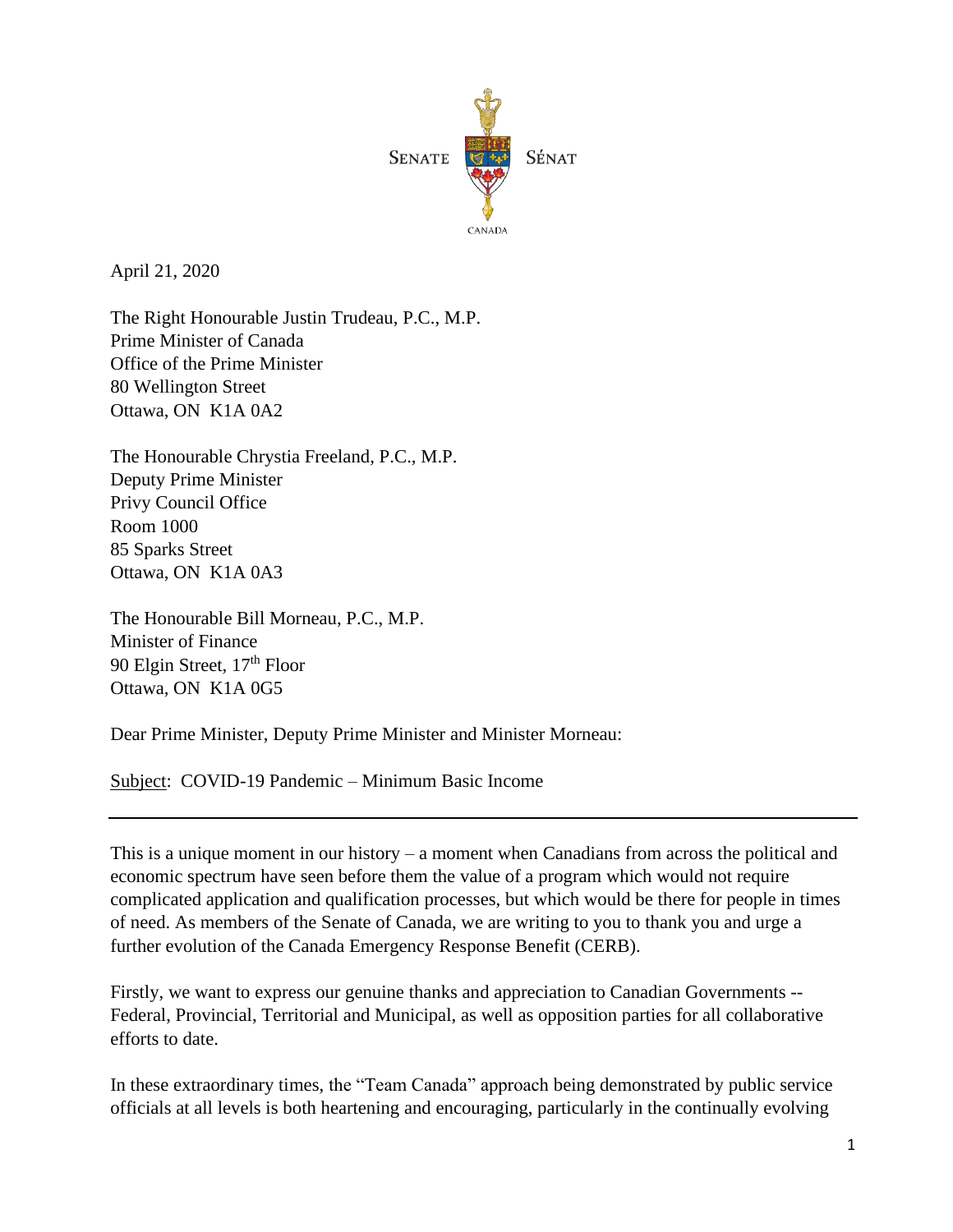development of needs-based crisis policy responses. For this and the climate of hope and optimism during this pandemic, we thank you.

As you have noted, governmental responses continue to evolve. We are writing to address an opportunity for further positive development with respect to the CERB.

Based upon what we are all hearing from Canadians, we believe it is very clear there will continue to be a need to create additional patches to the CERB to stop other groups of Canadians from falling through the cracks. Further administrative work will also be required to renew eligibility of individuals in the next months and beyond.

Moving forward, we encourage you to finish the work you have commenced by restructuring the CERB to ensure greater social and economic equity as well as greater efficiency.

Using the tax rolls to send a crisis minimum income to all who are in need would accomplish these two key goals. In terms of efficiency, as we are already seeing, it can quickly get support to Canadians who are in dire straits. CRA can issue these payments by deposit or mail with little more than the push of a button. People in need require support today. In terms of social and economic equity, it would allow for a more expeditious application of the benefit to those vulnerable Canadians for whom support will otherwise be required. Each new initiative takes time to craft and time to implement, leaving those most vulnerable to experience chronic hardship.

The use of the CRA tax rolls could also free up public service capacity that is currently stretched as public servants strive to administer applications, assess and, with each new measure, reassess eligibility and processing payments. The liberated time and resources could be utilized to help people not currently on the tax rolls to convert their applications to tax files. Such measures could ensure quick payment for individual Canadians while simultaneously increasing the ease of administration and sustainability of supports that we can already recognize will be needed beyond the current timeline for the program, and into the foreseeable future.

Increasing public service capacity will enable officials to respond more quickly and efficiently by freeing up their time to identify and address the needs of those individuals and groups who might still fall through the cracks.

Ministers, we know you recognize that the layering of each fix to the CERB, while vital and welcome, means delays in getting the most needed help to the people who are already most vulnerable to economic and therefore health insecurity.

In the short term, our focus must be on ensuring the CERB is available for all who need it. When this immediate emergency has abated, we urge you to work with Parliamentarians and others to use the lessons from the CERB experience and the entire COVID-19 crisis to craft social and economic reforms and develop a positive legacy for all Canadians.

We are in touch with many Canadian individuals and organizations who support this approach and are encouraging us to convey to you the urgent need for these types of measures.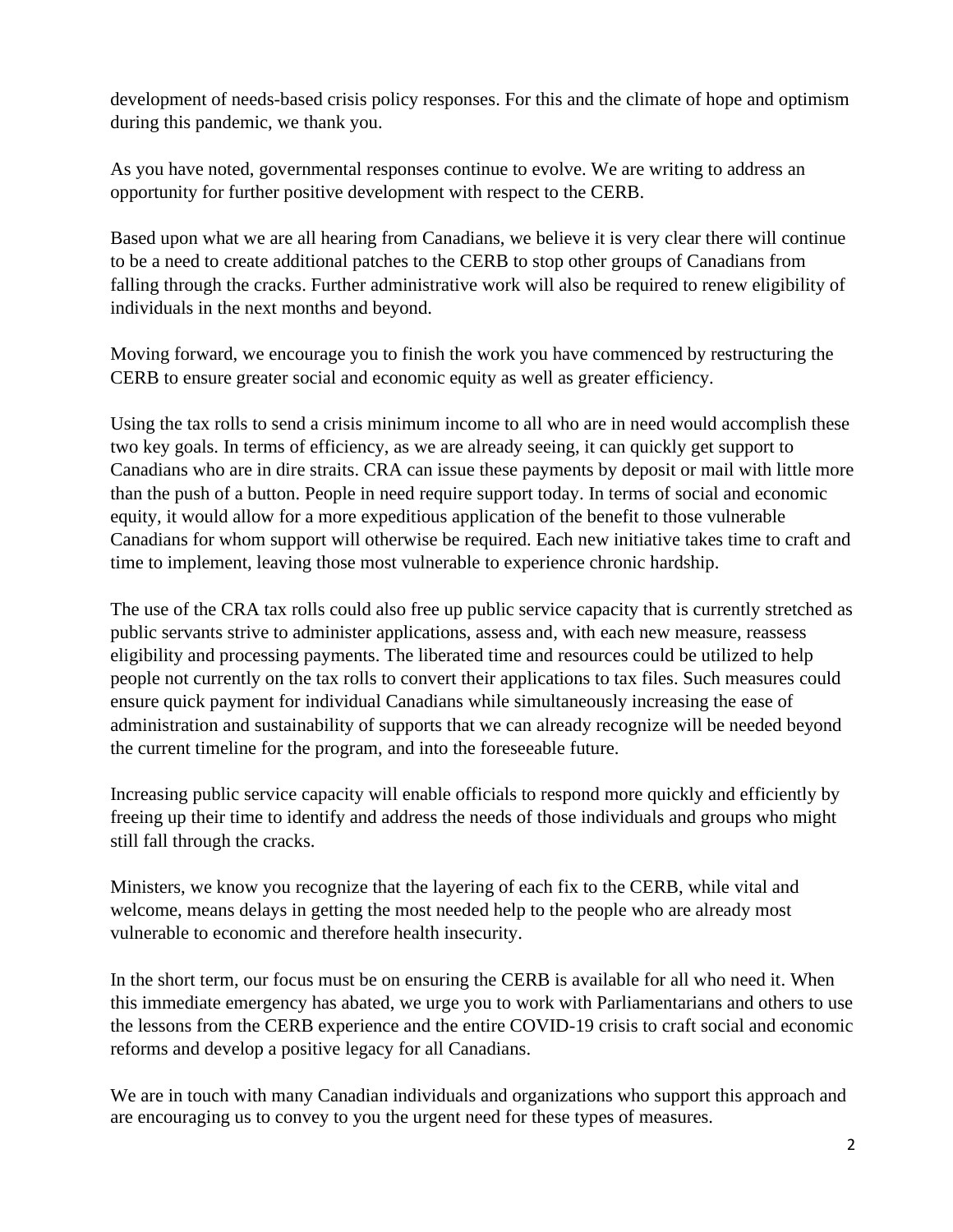We are keen to support and assist you to take steps in order to ensure that all people are included and have their place on "Team Canada". Thank you once again and we wish you and all Canadians all the best as we work together to stay safe and well.

Sincerely,

frances Lanta

The Honourable Frances Lankin and Kim Pate, Senators, with and on behalf of:

The Honourable Margaret Dawn Anderson, Senator The Honourable Wanda Thomas Bernard, Senator The Honourable Robert Black, Senator The Honourable Peter Boehm, Senator The Honourable Gwen Boniface, Senator The Honourable Patricia Bovey, Senator The Honourable Yvonne Boyer, Senator The Honourable Patrick Brazeau, Senator The Honourable Bev Busson, Senator The Honourable Larry Campbell, Senator The Honourable Jane Cordy, Senator The Honourable René Cormier, Senator The Honourable Brent Cotter, Senator The Honourable Mary Coyle, Senator The Honourable Donna Dasko, Senator The Honourable Dennis Dawson, Senator The Honourable Colin Deacon, Senator The Honourable Marty Deacon, Senator The Honourable Mike Duffy, Senator The Honourable Pat Duncan, Senator The Honourable Lillian Dyck, Senator The Honourable Éric Forest, Senator The Honourable Josée Forest-Niesing, Senator The Honourable Brian Francis, Senator The Honourable Rosa Galvez, Senator The Honourable Diane Griffin, Senator The Honourable Nancy Hartling, Senator The Honourable Mobina Jaffer, Senator The Honourable Judith Keating, Senator The Honourable Marty Klyne, Senator The Honourable Stan Kutcher, Senator The Honourable Tony Loffreda, Senator The Honourable Sandra Lovelace Nicholas, Senator The Honourable Mary Jane McCallum, Senator The Honourable Marilou McPhedran, Senator The Honourable Marie-Françoise Mégie, Senator The Honourable Terry Mercer, Senator